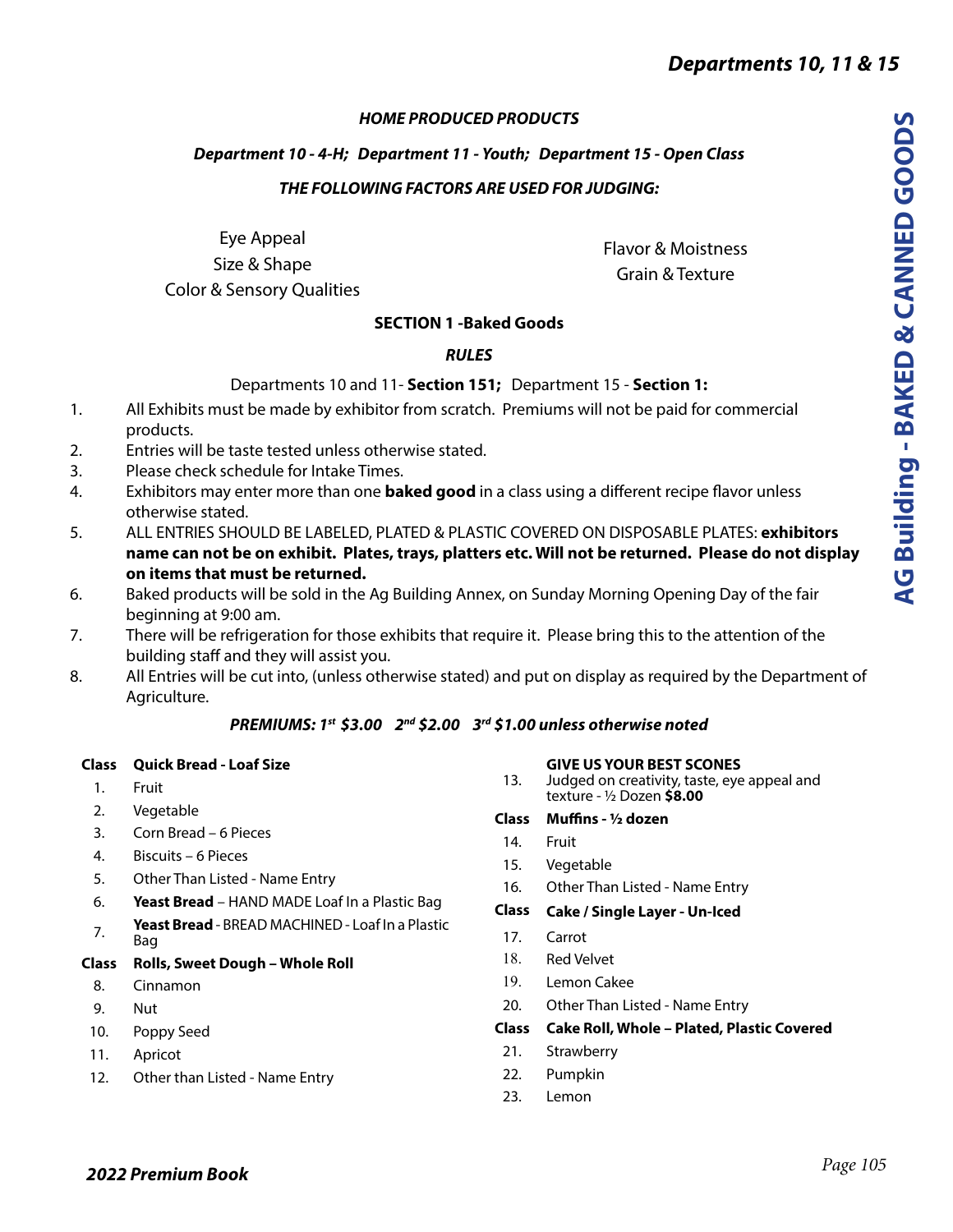### Departments 10 and 11- S**ection 151;** Department 15 - **Section 1:** *Continued*

### *PREMIUMS: 1st \$3.00 2nd \$2.00 3rd \$1.00 unless otherwise noted*

### **Class Cake other types**

- 24. Coffee Cake Name Entry
- 25. Sponge Cake Name Entry
- 26. Gluten Free Cake Name Entry
- 27. Upside Down Name Entry
- 28. Pound Name Entry
- 29. Butter Cake Name Entry
- 30. Flourless Cake Name Entry
- 31. Other Than Listed Above, Name Entry
- **32 Pie** 1 Crust Name Entry
- **33 Pie** 2 Crust Name Entry

### 34. **Tarts - ½ dozen - Name Entry**

- 35 Yeast Donuts 1 dozen Name Entry
- 36 Cake Donuts 1 Dozen Name Entry
- 37 Cake Pops 1 dozen Name Entry

### **Candy - 1/2 Pound**

- 38 Chocolates
- 39. Peanut Brittle
- 40. Hard
- 41. Taffy
- 42. Rock Candy
- 43. Caramel
- 44. Truffles
- 45. Peanut Butter Cups
- 46. Fudge
- 47. Popcorn Balls Plate of 6
- 48. Other Candy Not Listed,12 Pieces, Plated, Plastic Covered – Name Entry

#### **Class Classic Cookies – 1 dozen**

- 49. Ginger Cookies
- 50. Russian Tea Cakes or Mexican Wedding Cakes
- 51. Filled Cookies
- 52. Shortbread Cookies
- 53. Soft Sugar Cookies
- 54. Snickerdoodles
- 55. Sandwich Cookies
- 56. Thumb Print Cookies
- 57. Other Cookie Not Listed Name Entry
- 58 Cookie Mix in a Jar -No Kits **YOUTH CLASS ONLY**

### **Class Gobs – ½ dozen, Individually Bagged**

- 59 Chocolate
- 60. Pumpkin
- 61. Banana
- 62 Red Velvet
- 63 Lemon
- 64 German Chocolate
- 65 Other Gob Flavor Not Listed Above

#### **Class Dried Products, Pint Jars Unless otherwise Stated**

- 66. Dried Fruit
- 67. Dried Vegetables
- 68. Dried Herbs
- 69. Dried Meat
- 70. Dried Soup In a Jar 1 Quart
- 71. Other Name Entry Pint

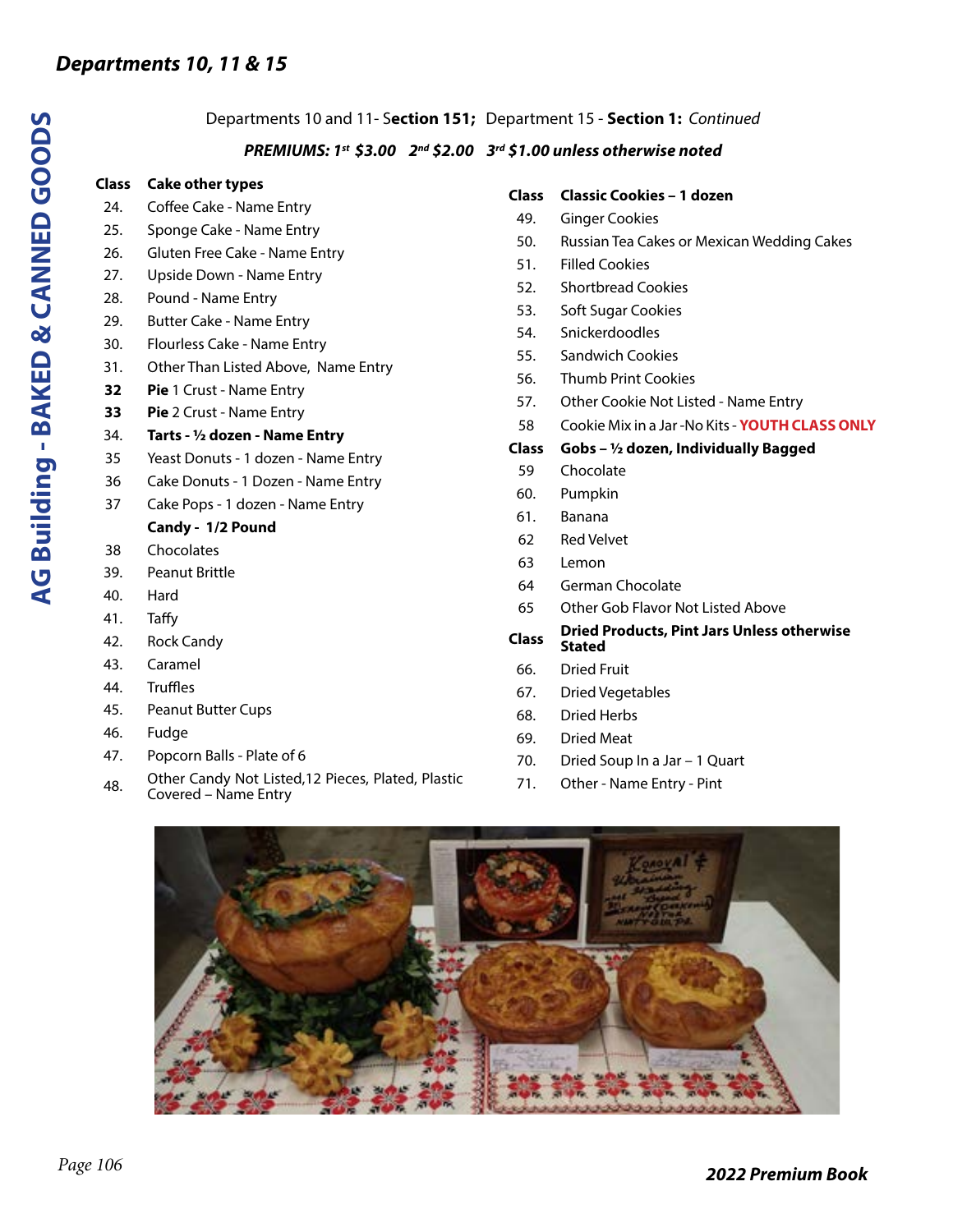# **SECTION 2 -Canned Goods**

Departments 10 and 11 - **Section 152;** Department 15 - **Section 2**

# *RULES*

Exhibitors may not enter more than one canned good in a class, unless otherwise stated.

Use standard, clear quart / pint jars for preserving and displaying all entries.

Use standard two-piece self-sealing lids (flat discs and metal screw bands ) for sealing all entries. Jars maybe opened during Judging.

# *PREMIUMS: 1st \$3.00 2nd \$2.00 3rd \$1.00 unless otherwise noted*

# **Class Canned Fruits – 1 Pint Jar**

- 1. Apples
- 2. Berries
- 3. Cherries
- 4. Mixed Fruits
- 5. Peaches
- 6. Pears
- 7. Plums
- 8. Other Fruit Not Listed Name Entry
- 9. Fruit Juice 1 Pint
- 10. Fruit Pie Filling 1 Pint

# **Class Canned Vegetables – 1 Pint Jar**

- 11. Beans Green
- 12. Beans Yellow
- 13. Beans Lima
- 14. Beets
- 15. Carrots
- 16. Corn
- 17. Peas
- 18. Succotash
- 19. Pumpkin
- 20. Sauerkraut
- 21. Tomatoes
- 22. Other Vegetable Not Listed Name Entry
- 23. Vegetable Juice 1 Pint
- **Class Soups 1 Pint**
- 24. Chicken
- 25. Tomato
- 26. Vegetable
- 27. Beef
- 28. Other Soup Not Listed Name Entry
- 29. Canned Meats 1 Pint

# **Class Pickled – 1 Pint Jar**

- 30. Fruit
- 31. Vegetables
- 32. Relish
- 33. Dill Pickles
- 34. Sweet Pickles
- 35. Chow-Chow
- 36. Beets
- 37. Onions
- 38. Green Beans
- 39. Other Pickled Product Not Listed Name Entry

# **Class Culinary Delights – 1 Pint Jar**

- 40. Salsa
- 41. Giardiniera
- 42. Dipping Sauces
- 43. Ketchup
- 44. Horseradish Sauce
- 45. Mustards
- 46. Flavored Vinegars
- 47. Other Culinary Delight Not Listed Name Entry

# **Class Butters 8 oz. Jelly Jar**

- 48. Fruit
- 49. Apple
- 50. Berry
- 51. Grape
- 52. Strawberry
- 53. Low sugar
- 54. No sugar
- 55. Other Butter Not Listed Name Entry